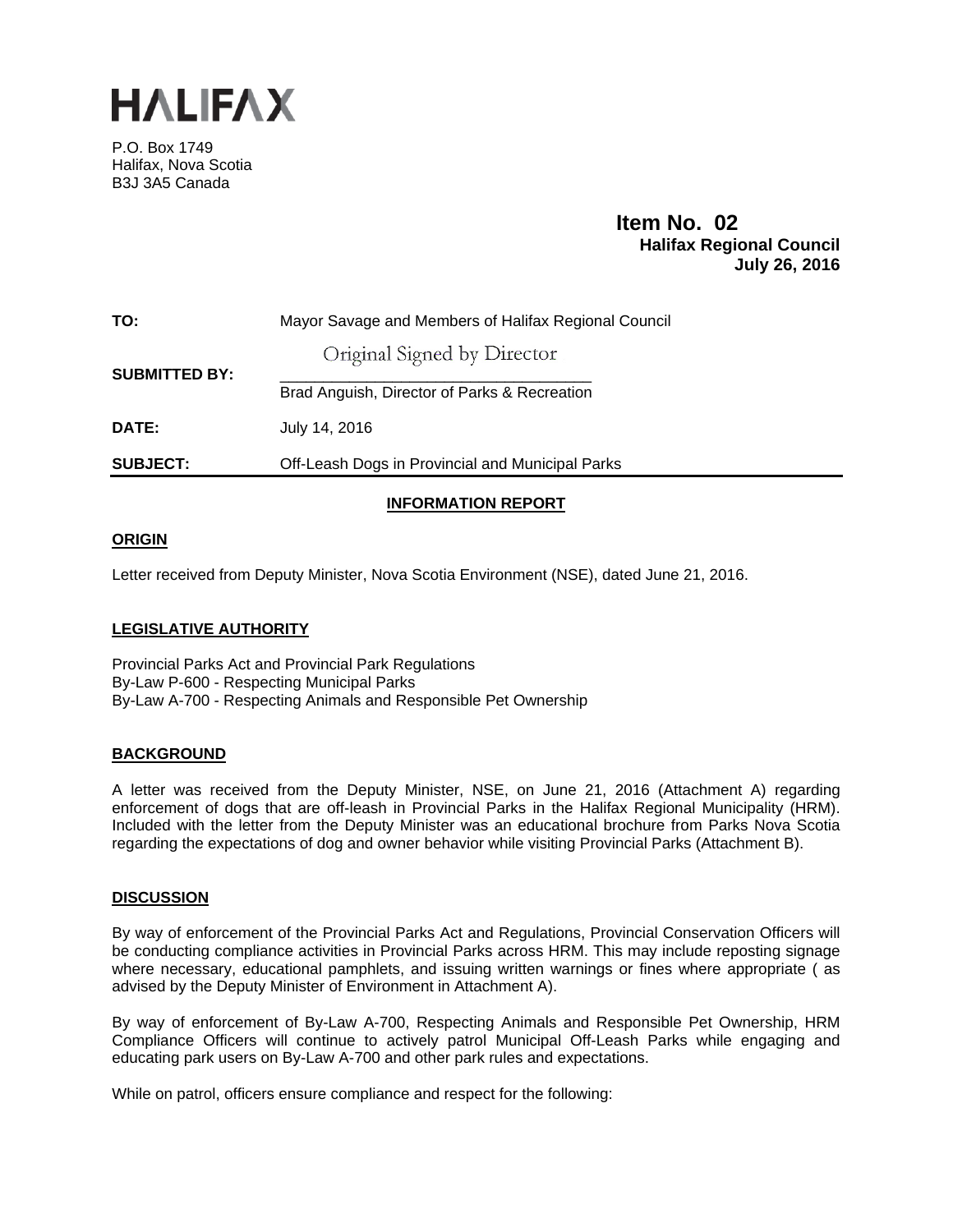- Dogs must be licensed and the tag on the dog
- Must be on leash outside of the designated off-leash zone
- Dogs cannot run at large
- Owners must pick up after their dogs
- Animals cannot attack
- Owners must carry a leash
- Dogs must come when called

Compliance Officers also respond to complaints received through 311 for incidents that occur in parks. The officers report and record all park activities, both from proactive patrols and reactive complaints. See attachment C for a statistical history of these activities.

If, while on patrol or responding to a complaint, an officer determines a violation has occurred, that officer has the discretion to issue a Violation Notice or a Summary Offence Ticket.

#### **FINANCIAL IMPLICATIONS**

There are no financial implications.

#### **COMMUNITY ENGAGEMENT**

No community engagement was required.

#### **ATTACHMENTS**

Attachment A - Letter received from Deputy Minister of NSE dated June 21, 2016 Attachment B - Brochure – Your Responsibilities as a Dog Owner in Nova Scotia Provincial Parks Attachment C - Off-Leash Park Patrol Statistics

A copy of this report can be obtained online at http://www.halifax.ca/council/agendasc/cagenda.php then choose the appropriate meeting date, or by contacting the Office of the Municipal Clerk at 902.490.4210, or Fax 902.490.4208.

| Report Prepared by: | Ray Walsh, Manager of Parks, 902-490-6591                                  |
|---------------------|----------------------------------------------------------------------------|
| Report Approved by: |                                                                            |
|                     | Bob Bjerke, Chief Planner and Director of Planning & Development, 490-1627 |
|                     |                                                                            |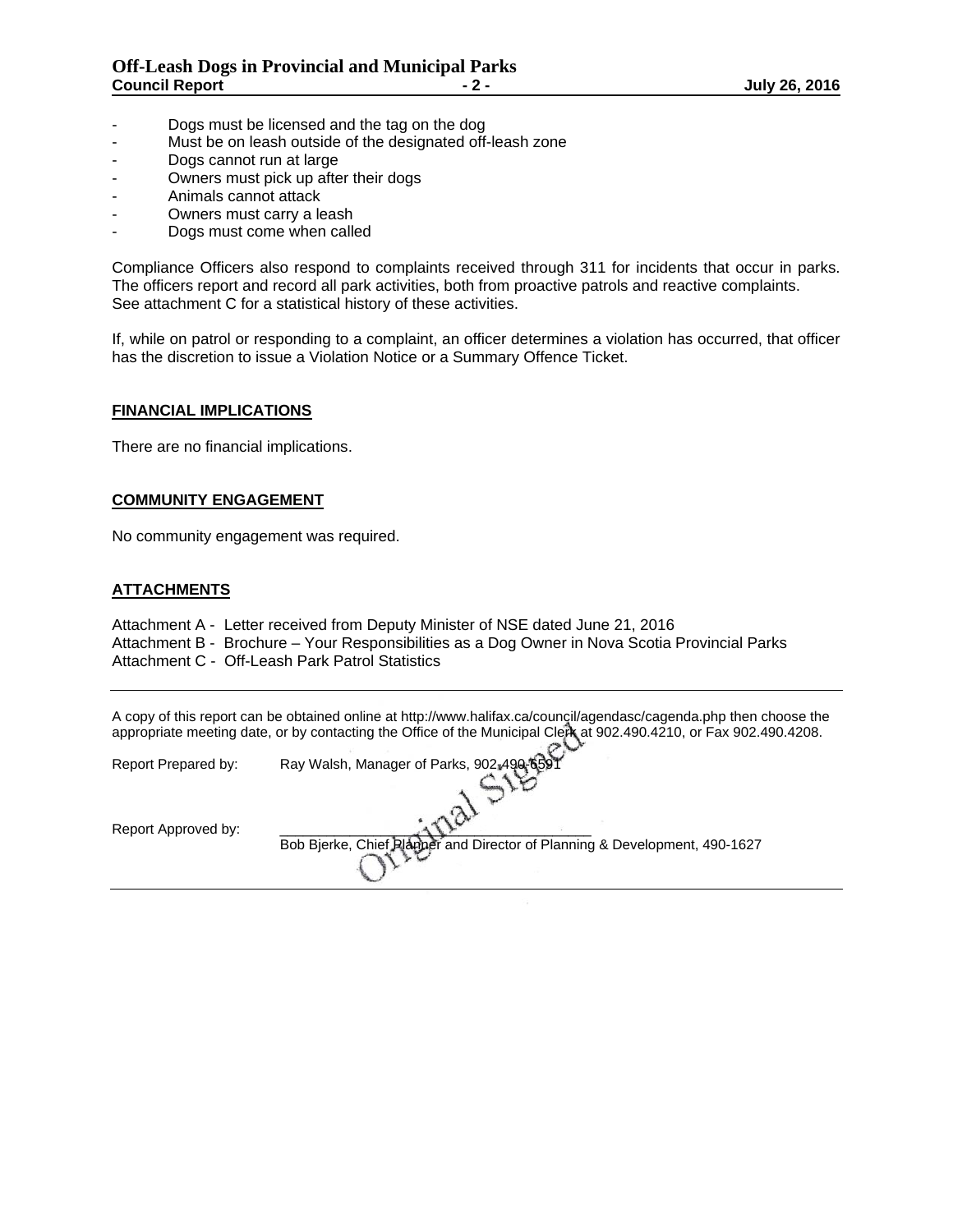Attachment A - Letter received from Deputy Minister of NSE dated June 21, 2016



Barrington Tower, Suite 1800 1894 Barrington Street **PO Box 442** Halifax, Nova Scotia Canada B3J 2P8

(902) 424-8150 T (902) 424-1599 F www.novascotia.ca

L

Our File No.: 10-700-40-50538

**JUN 21 2016** 

Halifax Regional Municipality

4.54 2 3 2016

Chlef Administrative Office

Mr. John Traves, CAO **Halifax Regional Municipality PO Box 1749** Halifax, NS B3J 3A5

Dear Mr. Traves:

Enforcement of the Provincial Parks Act and Regulations is one of the mandated responsibilities of Nova Scotia Environment's Conservation Officers.

One of the infractions officers commonly encounter in provincial parks is in regard to dogs that are off leash. The Provincial Park Regulations require dogs to be on a leash that does not exceed six feet in length and is handheld or securely tied to restrict the animal from running loose. This ensures the safety of all park users including children and the animal. Domestic animal owners must also clean up any excrement left by their animals in the park.

To ensure the safety of all park users and adherence to the Provincial Park Regulations, Conservation Officers will conduct compliance activities in provincial parks in the Halifax Regional Municipality.

An initial phase of this activity includes the reposting of signage where necessary, distribution of educational pamphlets and issuing written warnings as appropriate. Should individuals choose to ignore the regulations, officers will issue a \$180.00 fine for each offence.

l've enclosed a brochure for your information 'Your Responsibilities as a Dog Owner in Nova Scotia Provincial Parks'.

If you have any questions, please give me a call at 902-424-8150.

Sincerely,

**Frances Martin Deputy Minister** 

Frank Dunn, Deputy Minister, DNR C: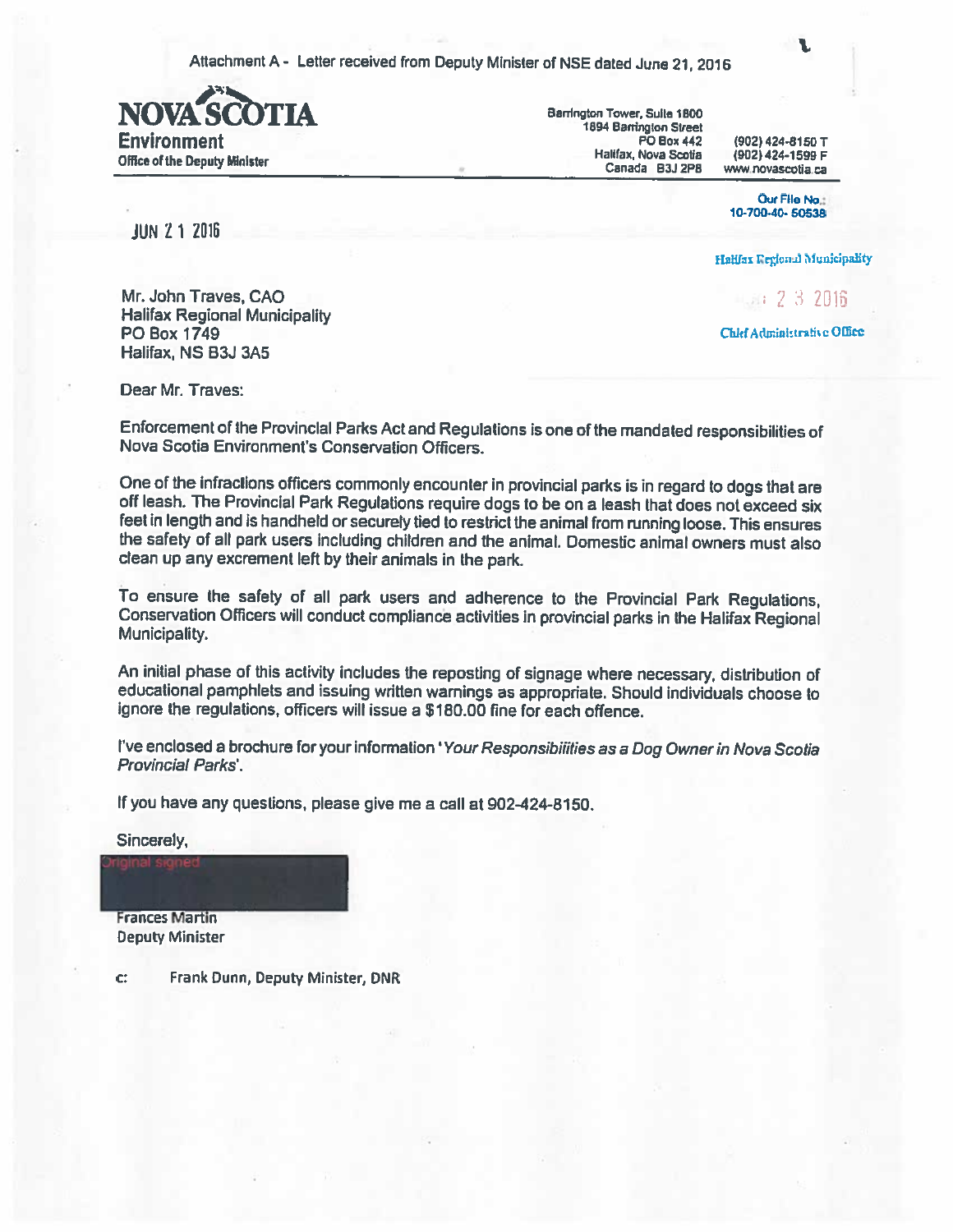Attachment B - Brochure - Your Responsibilities as a Dog Owner in Nova Scotia Provincial Parks

## Your Responsibilities as a<br>Dog Owner

in Nova Scotia Provincial Parks

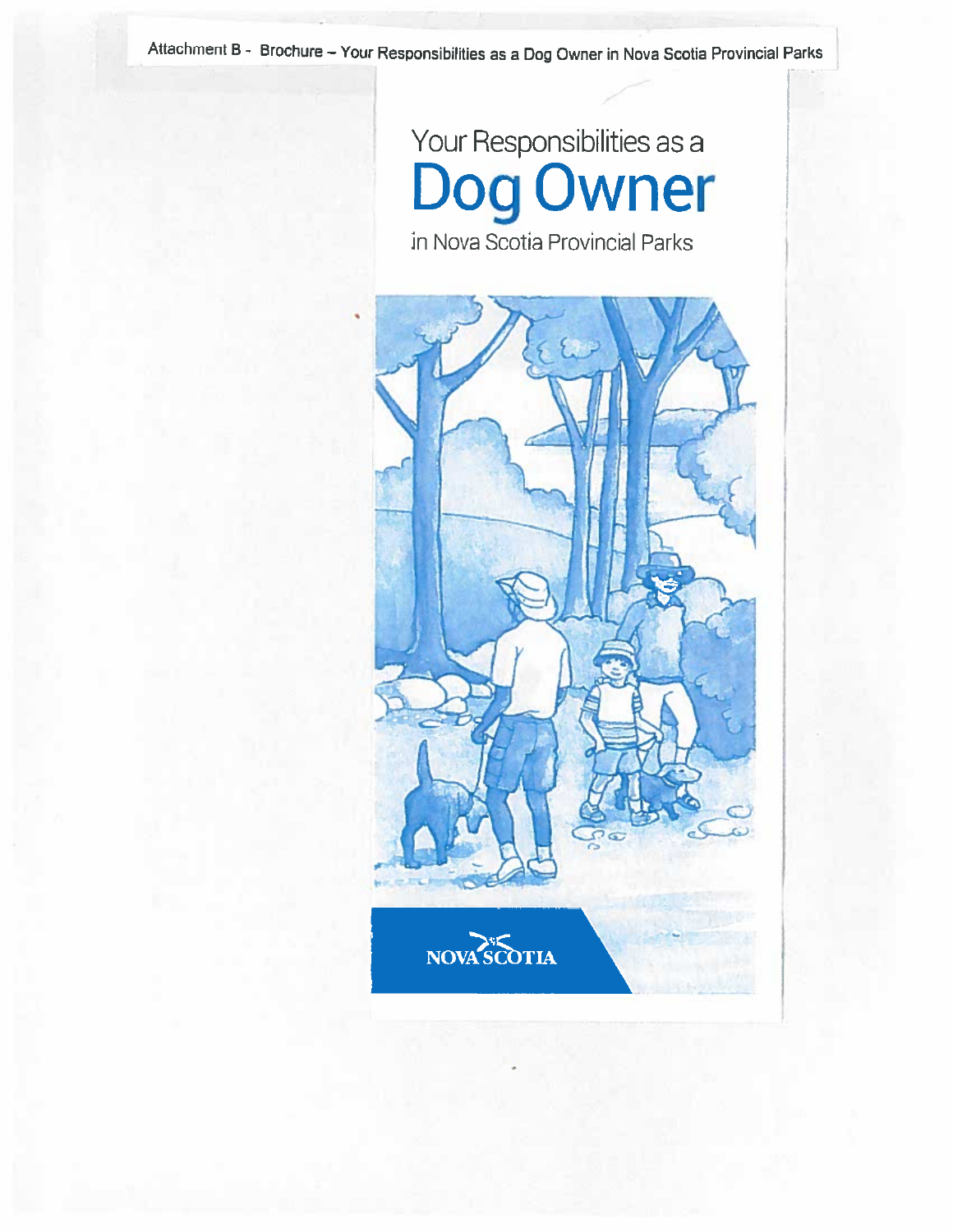

### **Nort pets into Nova Scotia** You are welcome to bring Provincial Parks if you follow these rules:

for the season The rules apply whether the park is open or closed

- the park including swimming areas Keep your dog on a leash at all times when in
- Limit the leash length to 2 metres/6 feet
- garbage container. Garbage containers are Clean up your dog's poop and place it in a park and dispose of it at home you must remove your dog's waste from the removed when parks close. In the off-season
- Make sure your dog does not make excessive noise or disturb other park users.

Resources office. contact your nearest Department of Natural rules. If you have questions, talk to park staff or It is your responsibility to learn and follow the park

https://www.novascotia.ca/just/regulations/regs/ppregs.htm For more information, see the Provincial Parks Regulations -

## What Happens if My Dog<br>is Found Off-Leash in a Provincial Park?

to put your dog on a leash immediately Park staff or Conservation Officers will ask you

it it appears aggressive or out of control responsibility to remove your dog from the park dog is off-lead. They have the authority and A Conservation Officer may issue a fine if your

The minimum fine is \$180

# Tips for a Pleasant Visit

common diseases such as rabies Make sure your dog is immunized against

shelters or change houses. Keep your dog out of washrooms, cooking

do, they may be happier at home with a sitter or Unless your dog loves camping as much as you meeting new friends at a boarding facility.

parks an enjoyable experience for everyone Please be respectful of others and help us make Parks exist for the benefit of all who use them.

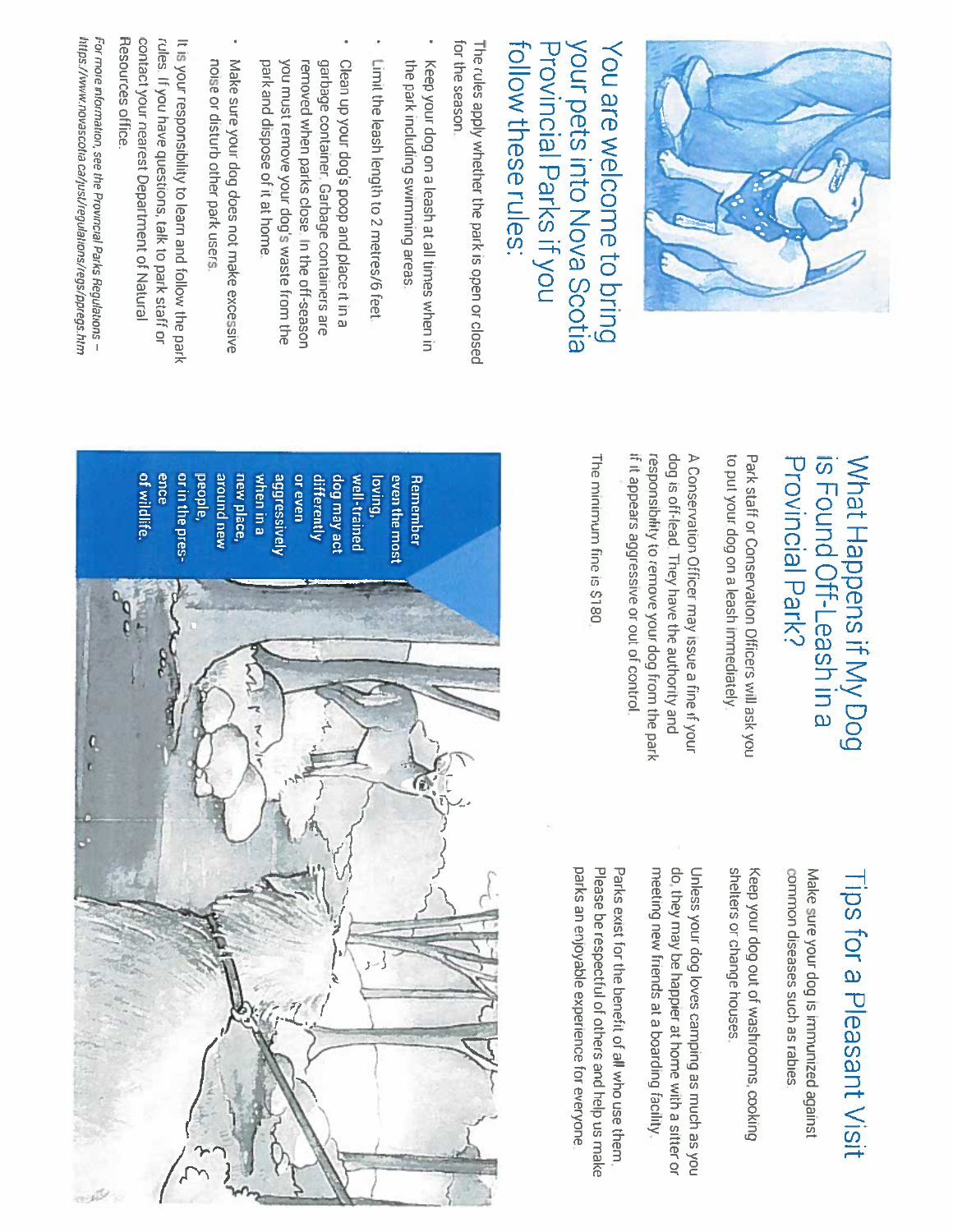#### Seven Good Reasons to Keep Your Dog On Leash

- 1 To respect other park users. Some people are allergic to dogs. Some people fear them, even friendly ones.
- 2 To prevent injuries. If your dog frightens or jumps on a child or a senior, they could fall or be easily injured.
- 3 To keep them from chasing or harassing wildlife.
- 4 To protect species at risk. For example, Piping plover nests are easily destroyed by a dog running on the beach.
- 5 To reduce the risk of fights with other dogs.
- 6 To minimize unpleasant or painful encounters with wildlife such as skunks or porcupines. Veterinary treatment for these can be expensive.
- 7 To keep your dog safe. Your dog can't read signs that warn of eroding cliffs, drop-offs or other hazards!

оаћБдор



Department of Natural Resources Parks, Outreach and Service Delivery Division 15 Arlington Place, Suite 7 Truro, NS B2N 5B8

> parkinfo@novascotia.ca 902-662-3030

Information Circular PKS - 80 · Printed June 2016

parks.novascotia.ca